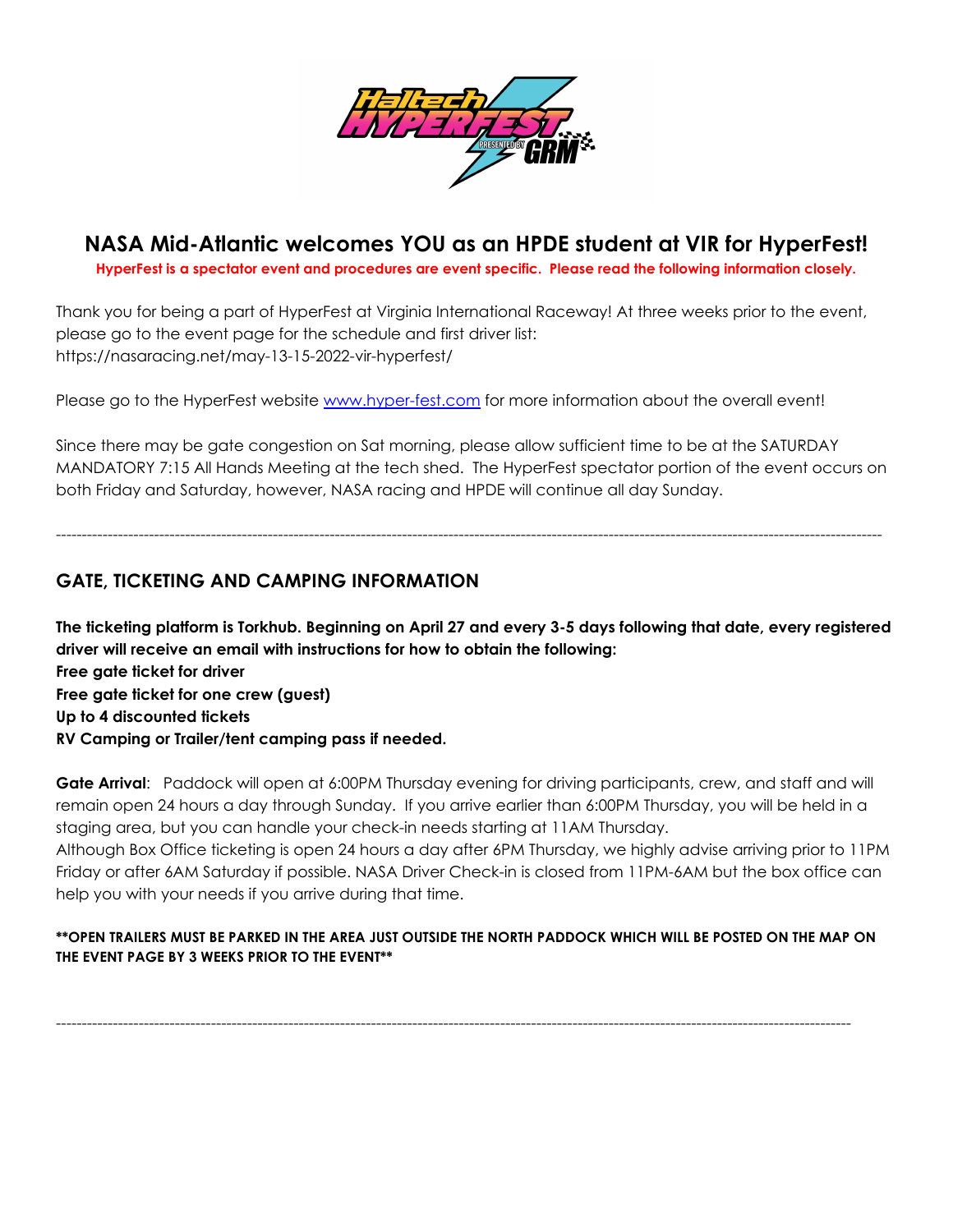

**For VIR events:** No trailer drops or gate entry are permitted prior to 6PM Thursday. Once gates are open, they remain open 24 hours a day. **Power \$30, Off-Road \$30. Fees for electrical and off road vehicle passes will be paid to VIR.**

**Parking:** There MAY be assigned paddocking. The paddock map will be posted at event page at nasaracing.net. There will also be overflow sections if you arrive and your assigned area is full. You will need to put the paddock sticker you are given at check-in on your upper driver's side windshield. You will not be allowed in the paddock without this pass, and there will also be a paddock marshall checking for paddock stickers inside the paddock. Each driver is allowed one support vehicle per registered driver. This is the vehicle that will be allowed in and out of the paddock. Friends, crew and family MUST park in general parking. No exceptions. There will be shuttles that provide transportation.

**Saving spaces:** You may save one space for a driving participant until 8AM on Friday morning. This must be marked by standard yellow "caution" tape or cones and must be removed at 8AM on Friday morning. PLEASE CONSERVE SPACE. If you are using more space than you should (tow/support vehicle, racecar), you will be required to condense your space. AGAIN, friends, crew, and family MUST park outside of the race paddock.

**Saturday evening party**: For the Hyperfest event, trophies for race winners are presented Saturday evening in the spectator area. Information regarding special free festivities for you will be discussed at the All Hands Meeting. Please ask at registration if you have any questions.

## **NASA Club Codes and Regulations/ NASA Mid-Atlantic Supplemental Regulations: You are responsible for knowing the information at these links:**

---------------------------------------------------------------------------------------------------------------------------------------------------------

<https://nasaracing.net/wp-content/uploads/ma-supp-ccr.pdf>

<https://nasa-assets.s3.amazonaws.com/document/document/282/2021.8.3.pdf>

## **HPDE PROCEDURES**

**HPDE 1 PROCEDURES:** Normal NASA Mid-Atlantic procedures will be followed for obtaining both your on-track wristband and tech sticker. YOU MUST WEAR YOUR WRISTBANDS (gate wristband and participant wristband) ALL WEEKEND. You will receive your participant wristband at your first classroom session. You will receive your tech sticker for your car on grid just prior to your first on-track session. To get your tech sticker, you must have the pre-tech form completed and signed, so do this prior to going to grid. Your instructor will go over your pre-tech form and do a tech inspection of your car. If you are knowledgeable about your car and are competent to check all items on the form, you may complete the form yourself. If you would like assistance, go to the following link for a list of tech stations and the tech form. <http://nasaracing.net/tech/> Since HPDE 1 students get their wristband from classroom and tech sticker from their instructor, these students do not need to go to techistration to check in. YOUR FIRST ASSIGNMENT IS TO ATTEND THE MANDATORY ALL HANDS MEETING AT THE TECH SHED.

### **HPDE 2 PROCEDURES:**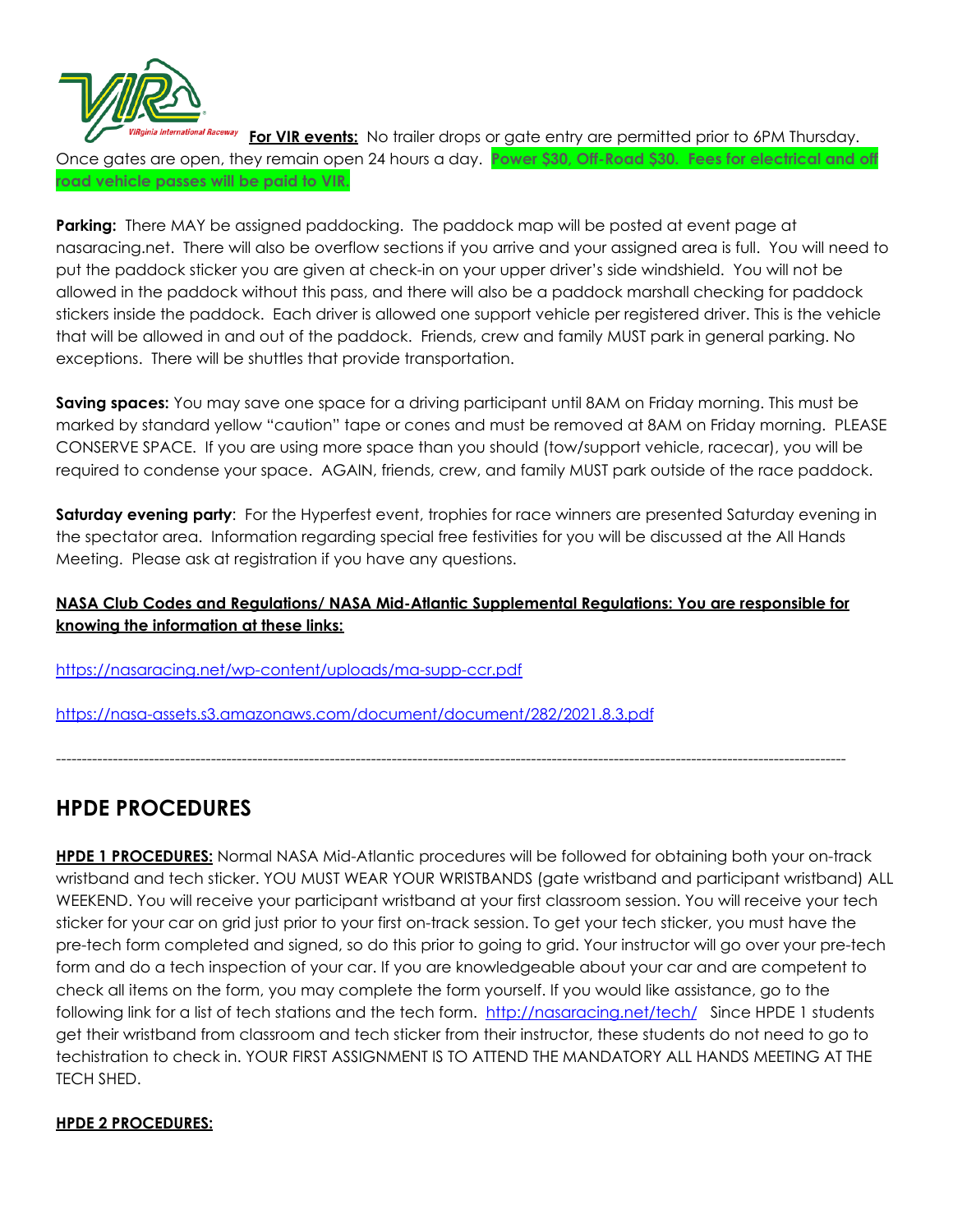**HPDE 2 SOLO:** If you have previously driven in HPDE 2 with NASA MA and have driven on this track, you will be considered a Solo non-instructed student and will not be assigned an instructor. All experience will be checked and in your admin notes, please write SOLO. If you are an HPDE 2 SOLO driver, you will get your wristband from your first classroom session. Since you are not assigned an instructor, you need to bring your car through the tech shed with your completed pre-tech form. If your vehicle passes the tech inspection, you will receive a tech sticker. The form you need can be found at <http://nasaracing.net/tech/>

You may complete the tech form yourself if you are mechanically inclined and know your car well, or you may take it to a tech station listed on the tech page at that page.

**HPDE 2 INSTRUCTED:** If you have sufficient experience for HPDE 2 but are new to NASA or have not been to this track, you will be assigned an instructor to start the weekend. You may be signed off solo by your instructor as the weekend progresses. You will receive your participant wristband at your first classroom session. You will receive your tech sticker for your car on grid just prior to your first on-track session. To get your tech sticker, you must have the pre-tech form completed and signed, so do this prior to going to grid. Your instructor will go over your pre-tech form and do a tech inspection of your car. If you are knowledgeable about your car and are competent to check all items on the form, you may complete the form yourself. If you would like assistance, go to the following link for a list of tech stations and the tech form. <http://nasaracing.net/tech/> Since you get your wristband from classroom and tech sticker from their instructor, you do not need to go to techistration to check in. At the techistration area (tech shed), the instructor/student assignments will be posted, so you can check to see that you are listed and see who your instructor is. YOUR FIRST ASSIGNMENT IS TO ATTEND THE MANDATORY ALL HANDS MEETING.

**HPDE 3 and HPDE 4 PROCEDURES:** In HPDE 3 or 4 (advanced groups), you are not assigned an instructor for the weekend although you may have a checkride if you are new to NASA or new to this track. HPDE 3/4 indicates that you have significant experience on a variety of tracks, and your experience will be verified. HPDE 4 drivers must be pre-approved. HPDE 3 and 4 students will get their track wristbands from their Kick off meetings on Saturday morning (see schedule). You will need to bring your car through the tech shed to receive a sticker as per the next section of this document. **TECH:** In HPDE3 and HPDE4 (non-instructor), you must bring your car through Tech with your completed pre-tech form. If your vehicle passes the tech inspection, you will receive a tech sticker. The form you need can be found at <http://nasaracing.net/tech/> You may complete the tech form yourself if you are mechanically inclined and know your car well, or you may take it to a tech station listed at that link.

**------------------------------------------------------------------------------------------------------------------**

**CONVERTIBLES:** Most convertibles require an aftermarket roll bar to be on track. If you are unsure, please contact us beforehand. If your car does not pass tech due to insufficient rollover protection, you will not be given a refund. See approved convertibles here: [https://nasa-assets.s3.amazonaws.com/document/document/6336/Convertibles\\_list.pdf](https://nasa-assets.s3.amazonaws.com/document/document/6336/Convertibles_list.pdf)

**CAR NUMBER:** Your car number is your 1st preference you listed when you registered, unless you have been or are notified of the need for a change. You are responsible for having numbers on your car before coming to tech. You may use prepared numbers, racer tape, or painter's tape but the numbers should be approximately 10 inches tall - "big and visible" on both sides of the car.

**GRIDDING:** You may report to grid anytime after the group before you leaves the grid. If you have any questions about where this location is, just ask any official. If you are assigned an instructor, the instructor will meet you on grid.

**CLOTHING:** You must wear long sleeves, long pants and closed-toed shoes unless sleeve policy is waived. We